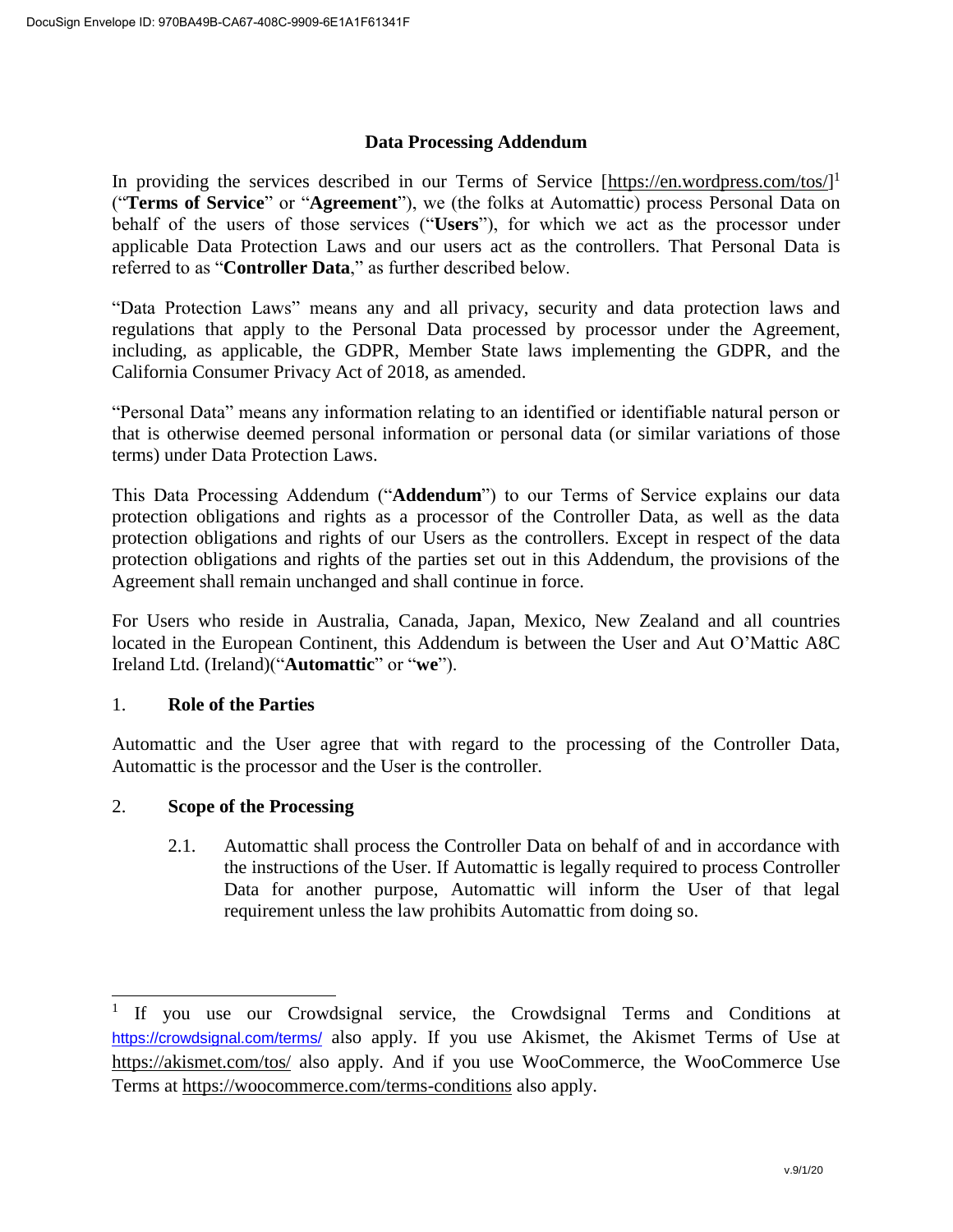- 2.2. Automattic will not: (a) collect, retain, use, disclose or otherwise process the Controller Data for any purpose other than as necessary for the specific purpose of performing the services on behalf of the User; (b) collect, retain, use or disclose the Controller Data for a commercial purpose other than providing the services on behalf of the User; or (c) sell the Controller Data.
- 2.3. The processing of Controller Data by Automattic occurs for the purpose of providing Automattic's website creation and management services to our Users, and Controller Data is comprised exclusively of personal data relating to data subjects who use a User's website, which may include a User's customers, subscribers, followers, employees or other administrative users. Controller Data does not include content or personal data provided by any of the foregoing persons to Automattic in that person's capacity as a user of WordPress.com or another service provided directly to the person by Automattic.

The type of Controller Data processed by Automattic depends on the services and features that the User decides to implement for the User's website, and may include username and credentials; name; contact information, such as e-mail address, physical address, and telephone number; billing information, such as credit card data and billing address; website usage information, IP address, and other technical data such as browser type, unique device identifiers, language preference, referring site, the date and time of access, operating system, and mobile network information; approximate location data (from IP address); information regarding interactions with the website, such as "comments," poll responses, "ratings," and "likes"; and other information directly provided to the User's website by a visitor to the website, such as contact form submissions.

The duration of processing corresponds to the duration of the Agreement, which is described in the Terms of Service.

- 2.4. The instructions of the User are in principle conclusively stipulated and documented in the provisions of this Addendum. Individual instructions which deviate from the stipulations of this Addendum or which impose additional requirements shall require Automattic's agreement. Automattic will immediately inform the User if, in Automattic's opinion, an instruction from the User infringes applicable data protection law.
- 2.5. The User is responsible for the lawfulness of the processing of the Controller Data. In case third parties assert a claim against Automattic based on the unlawfulness of processing Controller Data, the User shall release Automattic of any and all such claims.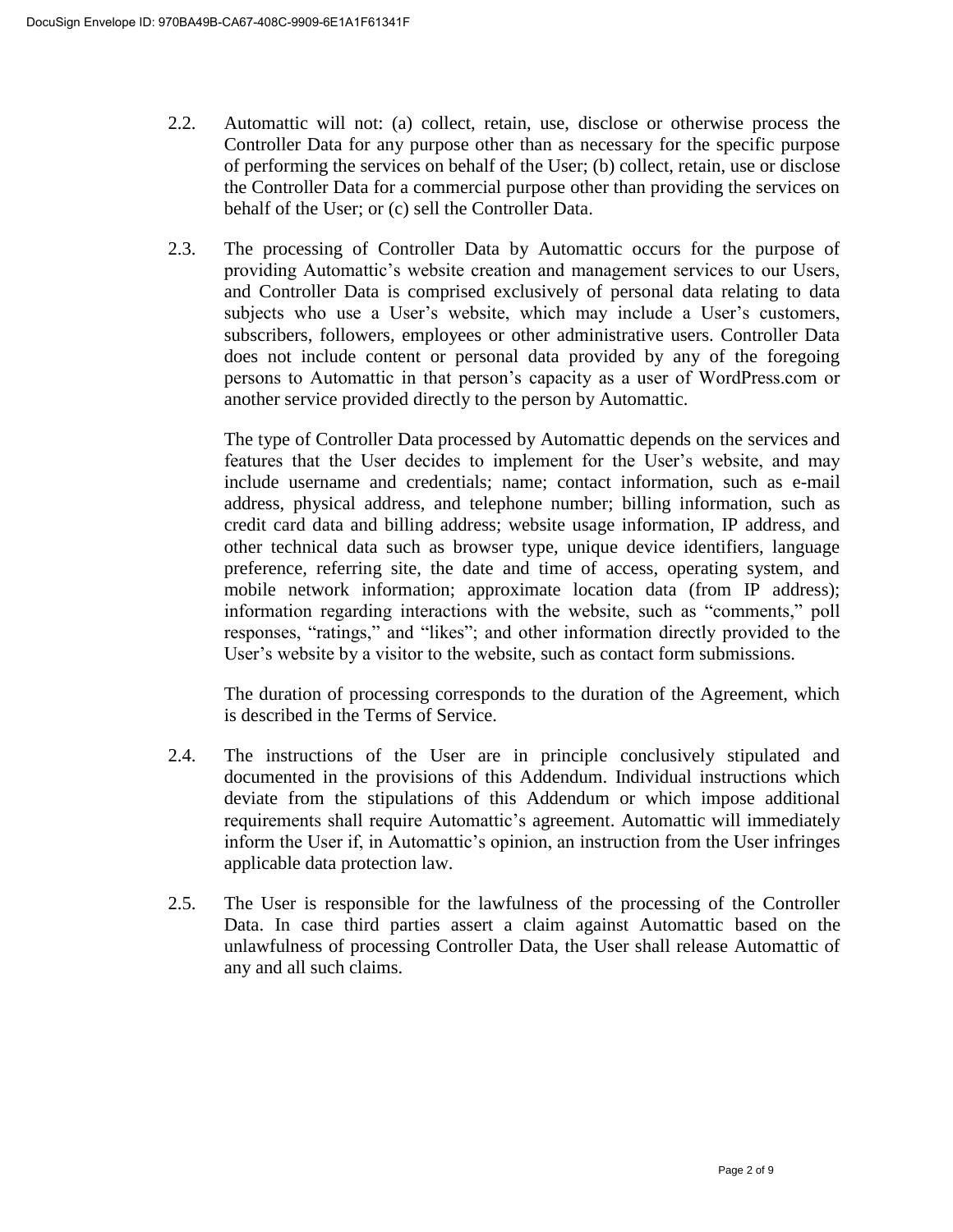- 2.6. User agrees that Automattic may depersonalise the Controller Data or aggregate data in a way which does not permit the identification of a natural person, as well as use the data in this form for purposes of designing, further developing, optimizing, and providing its services to the User as well as to other users of the service. The parties agree that the Controller Data rendered depersonalised or aggregated as above-mentioned are no longer classified as Controller Data in terms of this Addendum and that Automattic is instructed by User to depersonalise Controller Data in accordance with this clause.
- 2.7. Automattic has the right to collect, use, and disclose any WordPress.com User data ("User Data") which is distinct from Controller Data in accordance with the Automattic privacy policy, which is available at [https://automattic.com/privacy/.](https://automattic.com/privacy/) User Data includes any information collected by Automattic from or about a visitor to User's website (including any contributor or editor), while that visitor is logged into a WordPress.com account. The Parties agree that Automattic's processing of User Data is independent of the services that Automattic provides directly to the User for the User's website, and is not subject to this Addendum.
- 2.8. The parties further agree that Automattic's processing of data to deliver interestbased ads to the User's website, when such ads are enabled for free WordPress.com websites or on a website through WordAds or Jetpack Ads, is not subject to this Addendum.

# **3. Automattic's Personnel Requirements**

- 3.1. Automattic shall require all personnel engaged in the processing of Controller Data to treat Controller Data as confidential.
- 3.2. Automattic shall ensure that natural persons acting under Automattic's authority who have access to Controller Data shall process such data only on Automattic's instructions.

## 4. **Security of Processing**

- 4.1. Automattic shall secure Controller Data in accordance with requirements under Data Protection Law. Automattic takes all appropriate technical and organisational measures, taking into account the state of the art, the implementation costs, and the nature, the scope, circumstances, and purposes of the processing of Controller Data, as well as the different likelihood and severity of the risk to the rights and freedoms of the data subject, in order to ensure a level of protection appropriate to the risk of Controller Data.
- 4.2. In particular, Automattic shall establish prior to the beginning of the processing of Controller Data and maintain throughout the term the technical and organisational measures as specified in **Annex 1** to this Addendum and ensure that the processing of Controller Data is carried out in accordance with those measures.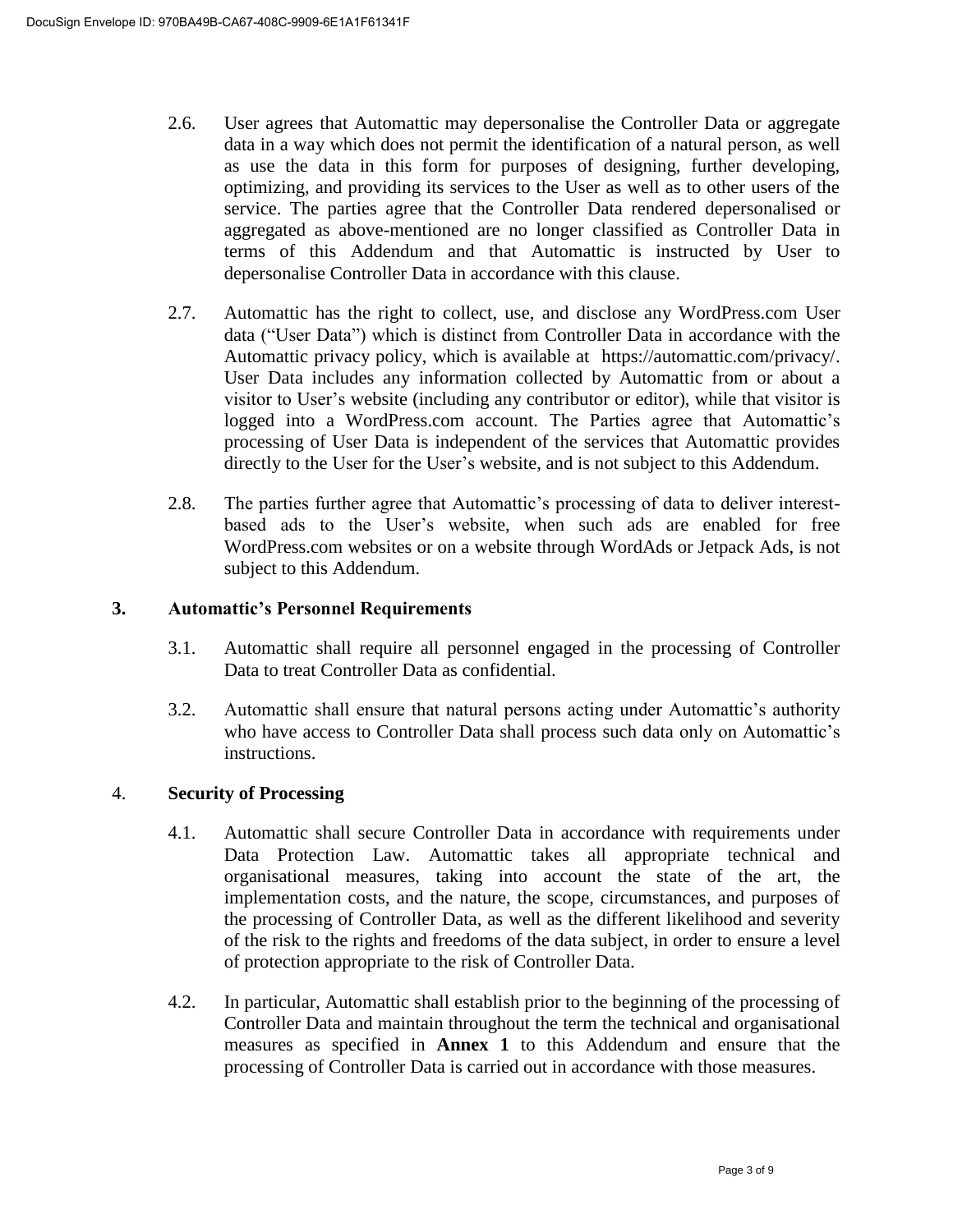4.3. Automattic shall have the right to modify technical and organisational measures during the term of the Agreement, as long as they continue to comply with the statutory requirements.

## 5. **Further processors**

- 5.1. The User hereby authorizes Automattic to engage further processors in a general manner in order to provide its services to the User. For Users whose Agreement is with Aut O'Mattic Ltd. (Ireland), the further processors currently engaged by Aut O'Mattic Ltd. (Ireland) include its affiliate companies Automattic Inc. (US) and Pressable Inc. (US). In general, no authorization is required for contractual relationships with service providers that are not actively processing Controller Data but are only concerned with the examination or maintenance of data processing procedures or systems by third parties or that involve other additional services, even if access to Controller Data cannot be excluded, as long as Automattic takes reasonable steps to protect the confidentiality of the Controller Data.
- 5.2. Automattic shall make available to the User the current list of subprocessors at the following link: automattic.com/subprocessor-list. User should check this website regularly for updates. Through this link, Automattic shall provide notice to the User of any intended changes concerning the addition or replacement of further processors. The User is entitled to object to any intended change. An objection may only be raised by the User for important reasons which have to be proven to Automattic. Insofar as the User does not object within 14 days after the notification date, the User's right to object to the corresponding engagement lapses. If the User objects, Automattic is entitled to terminate the Agreement on reasonable notice.
- 5.3. The agreement between Automattic and further processors must impose the same obligations on the latter as those incumbent upon Automattic under this Addendum. The parties agree that this requirement is fulfilled if the contract has a level of protection corresponding to this Addendum and if the obligations laid down in applicable data protection laws are imposed on the further processor. In case Automattic engages a further processor outside of the European Economic Area, the User hereby instructs and authorises Automattic to conclude an agreement with another processor on behalf of the User based on the standard contractual clauses for the transfer of personal data to processors in third countries pursuant to the decision of the European Commission of February 5, 2010 ("**SCC**") and to specify the content of the SCC in accordance with this Addendum. The User hereby authorizes and instructs Automattic to exercise the User's rights under any SCC towards the further processors on its behalf in accordance with the instructions in this Addendum. Notwithstanding, Automattic may safeguard an adequate level of protection in a third country also by other means including binding corporate rules and other appropriate safeguards.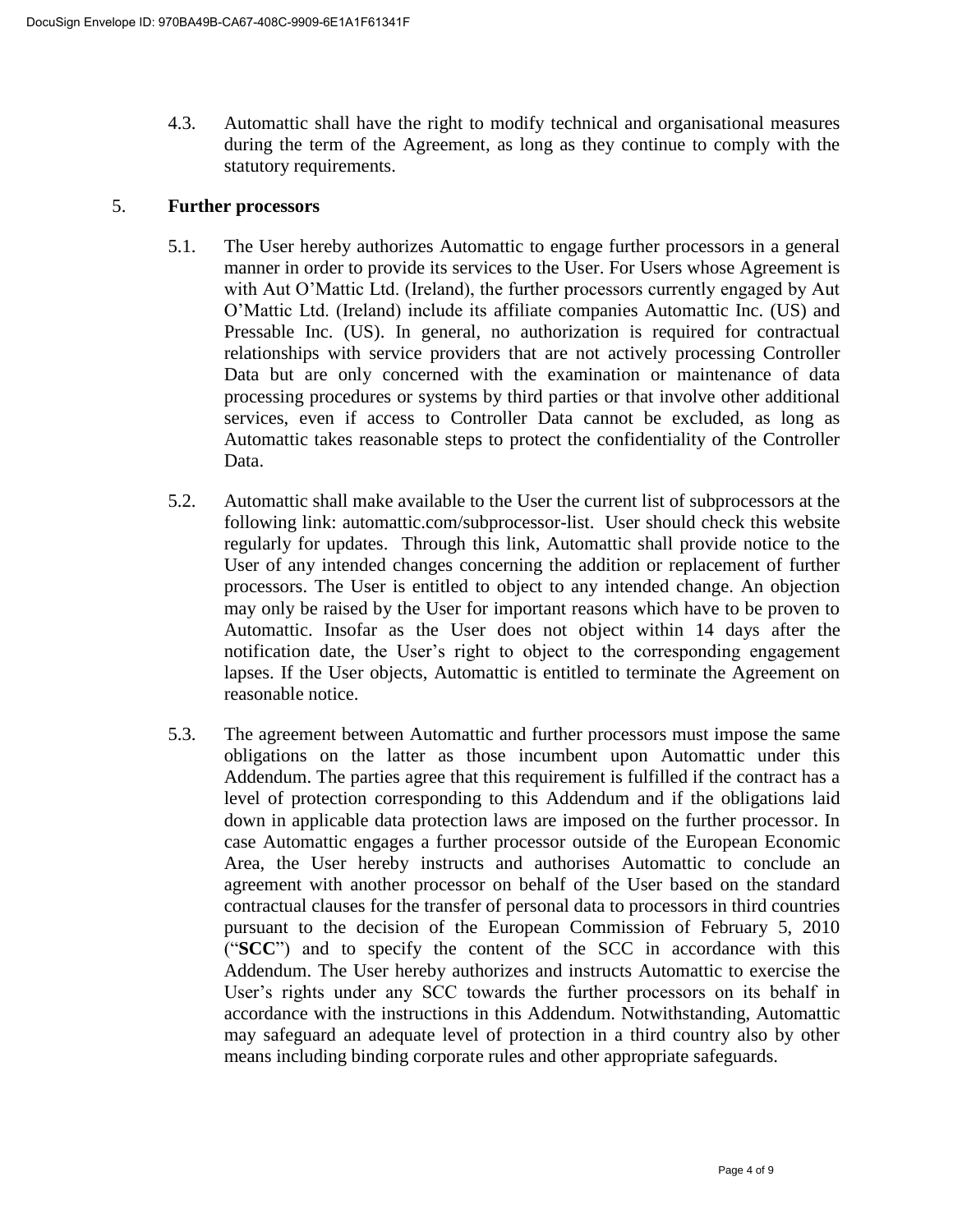5.4. Automattic shall monitor the technical and organisational measures taken by the further processors.

#### 6. **Support obligations of Automattic**

- 6.1. Automattic shall provide assistance to the User pursuant to its obligations under Article 28 GDPR.
- 6.2. Automattic shall to a reasonable extent support the User with technical and organisational measures in fulfilling the User's obligation to respond to requests for exercising data subjects' rights.
- 6.3. Automattic shall notify the User promptly after becoming aware of any breach of the security of Controller Data, in particular any incidents that lead to the destruction, loss, alteration, or unauthorized disclosure of or access to or use of Controller Data (each, a "Security Incident"). The notification shall contain a description of:

– the nature of the breach of Controller Data, indicating, as far as possible, the categories and the approximate number of affected data subjects, the categories and the approximate number of affected personal data sets;

– the likely consequences of the breach of Controller Data;

– the measures taken or proposed by Automattic to remedy the breach of Controller Data and, where appropriate, measures to mitigate their potential adverse effects.

- 6.4. The above details may be provided in multiple notifications as the information becomes available. In the event that the User is obligated to inform the supervisory authorities and/or data subjects of a Security Incident, Automattic shall, at the request of the User, assist the User to comply with these obligations.
- 6.5. Automattic will take appropriate steps to promptly remediate the cause of any Security Incident and will reasonably cooperate with the User with respect to the investigation and remediation of such incident, including providing such assistance as required to enable User to notify and cure an alleged violation of Data Protection Law related to a Security Incident. Automattic will not engage in any action or inaction that unreasonably prevents the User from curing an alleged violation of Data Protection Law.

## 7. **Deletion and return of Controller Data**

Upon termination of the Terms of Service Automattic shall delete all Controller Data, unless Automattic is obligated by law to further store Controller Data.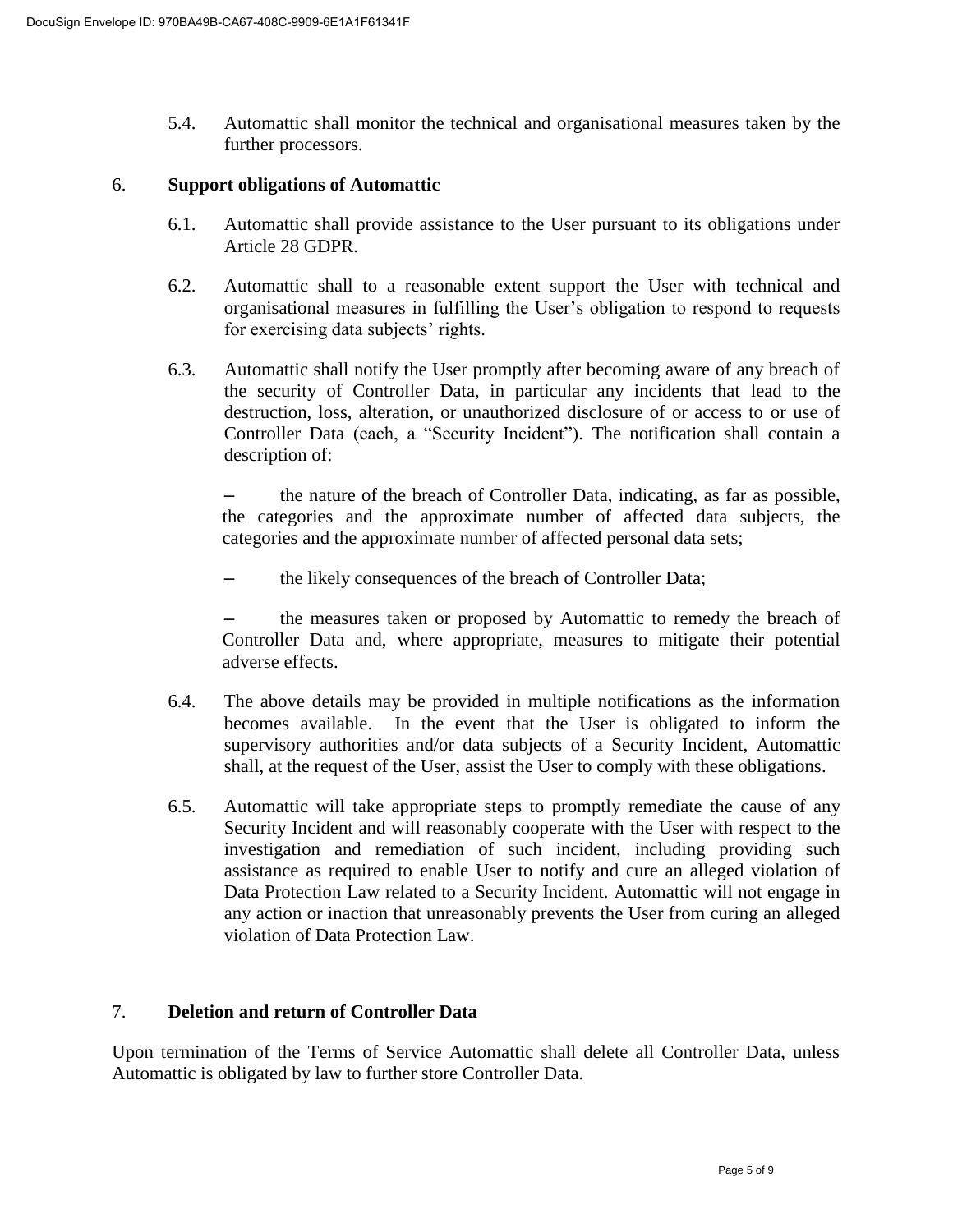### 8. **Evidence and audits**

- 8.1. Automattic shall ensure that the processing of Controller Data is consistent with this Addendum.
- 8.2. Automattic shall document the implementations of the obligations under this Addendum in an appropriate manner and provide the User with appropriate evidence at the latter's reasonable request.
- 8.3. At the User's reasonable request, Automattic shall demonstrate compliance with the obligations under this Addendum by submitting an opinion or report from an independent authority (e.g. an auditor) or a suitable certification by IT security or data protection audit relating to an inspection carried out in relation to Automattic's data processing systems ("audit report").

#### [**Signatures on the following page]**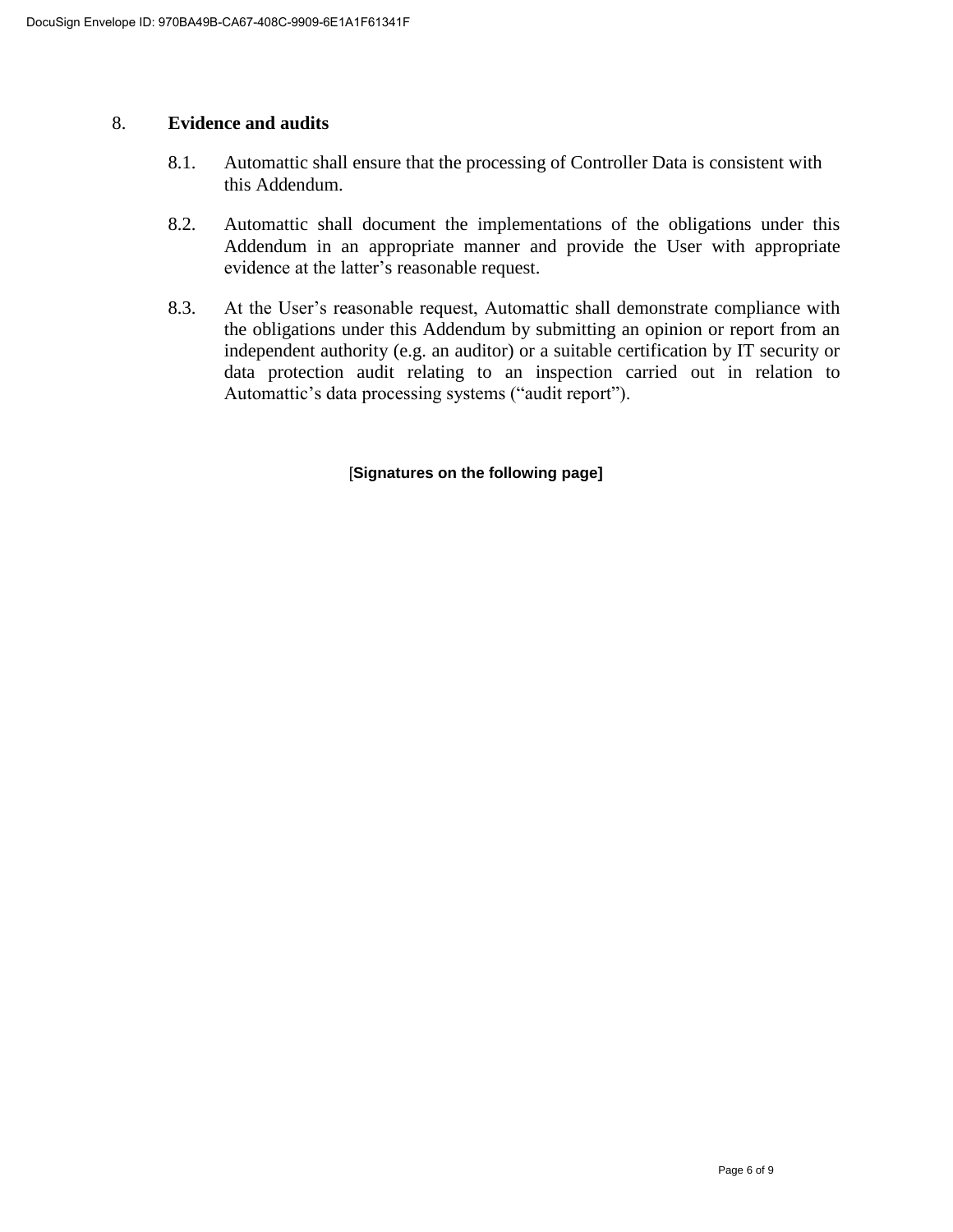| <b>USER</b> | <b>AUT O'MATTIC LTD. (IRELAND)</b>                   |
|-------------|------------------------------------------------------|
|             |                                                      |
|             | DocuSigned by:<br>Paul Sieminski<br>-D9671DA172AD49E |
|             | Signatory Name: Paul Sieminski                       |
|             | Title: Director                                      |
|             | Date: September 7, 2020                              |
|             |                                                      |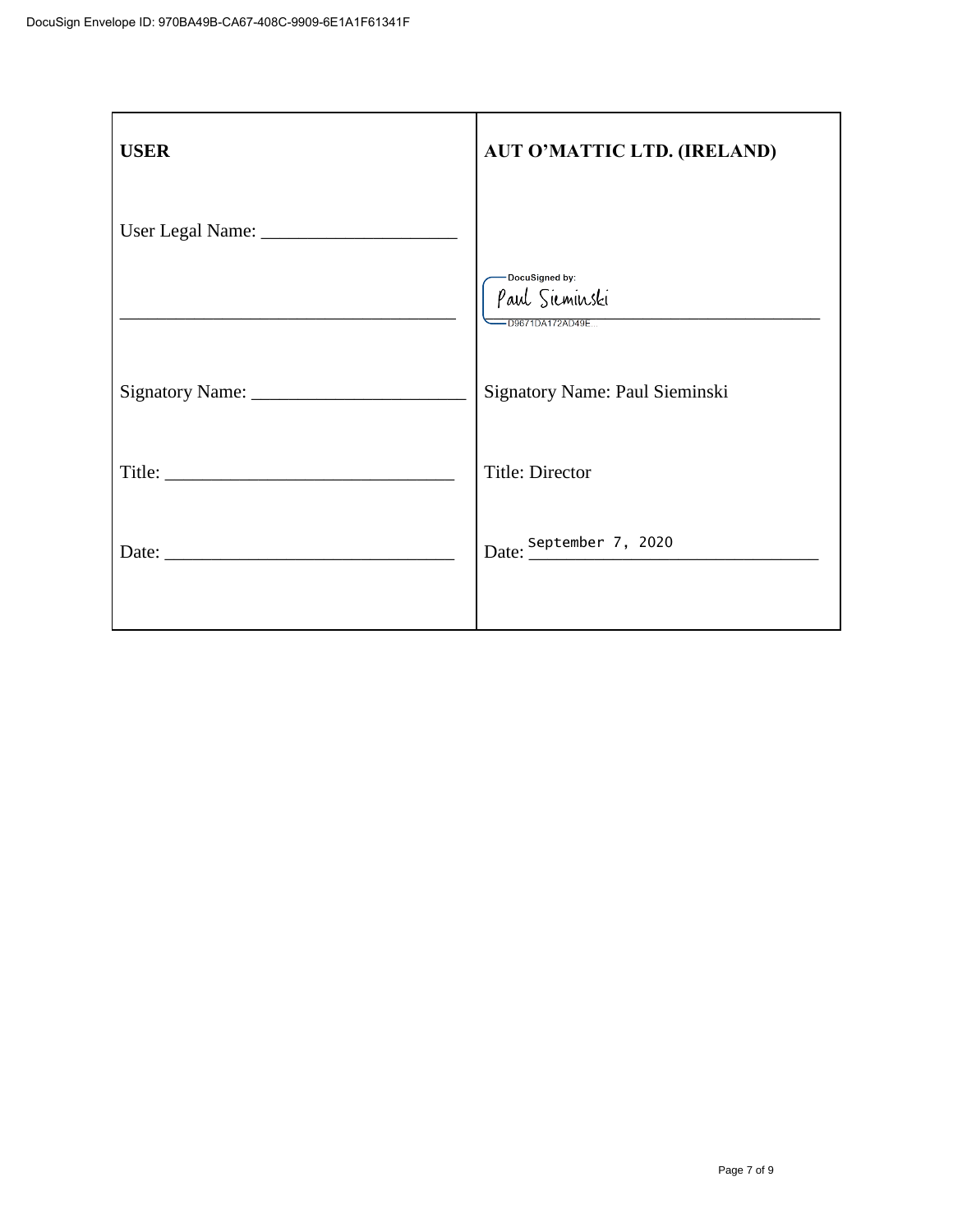## **Annex 1**

Automattic maintains commercially reasonable safeguards designed to protect Controller Data from unauthorised access, use and disclosure. Automattic currently abides by the security standards below. Automattic may update or modify these security standards from time to time, provided that such updates and modifications will not result in a degradation of the overall security of Automattic's services during the term of the User's Agreement with Automattic.

### **1. Information Security Organisational Measures**

- Automattic has a dedicated security team committed to protecting Controller Data which works with our product teams to address potential security risks.
- Automattic performs regular internal security testing and engages with third parties to perform application and network vulnerability assessments.
- Automattic requires all employees with access to Controller Data to observe the confidentiality of that data, and trains employees on confidentiality and security.
- Automattic uses commercially reasonable measures for software, services, and application development, including routine dynamic testing and training personnel on coding techniques that promote security.

## **2. Physical Security**

- Automattic's servers are co-located in data centers designed to meet the regulatory demands of multiple industries. All servers are housed in dedicated cages to separate our equipment from other tenants.
- Automattic's origin servers and/or data centers, as applicable, currently meet the International Organization of Standardization (ISO), International Electrotechnical Commission (IEC) 27001 certification, Standards for Attestation Engagements (SSAE) No. 18 (SOC1) and SOC2 Type 2, and ongoing surveillance reviews.
- Automattic limits access to facilities where information systems that process Controller Data are located to identified, authorized individuals via measures which may include identity cards, security locks, key restrictions, logging of access, security alarm systems, and surveillance cameras.

## **3. Access Controls**

- Automattic runs network firewalls and host based firewalls (if applicable) and has real time processes designed to provide alerts for unauthorized access attempts. Automattic also has commercially reasonable security measures in place to help protect against denial of service (DDos) attacks.
- Automattic maintains commercially reasonable access control procedures designed to limit access to Controller Data, including processes addressing password and account